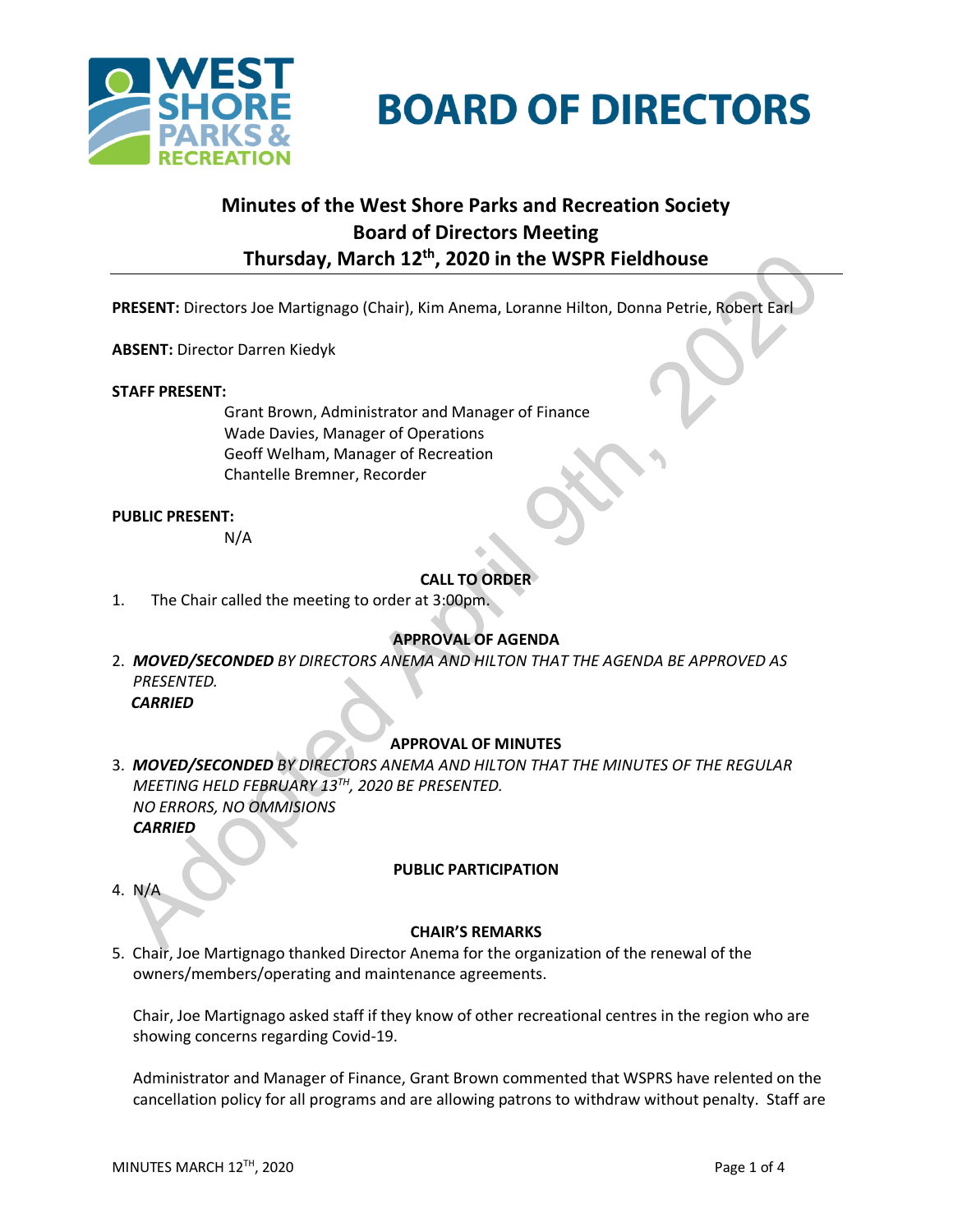monitoring the numbers in programs currently and are adjusting staffing accordingly. Maintenance staff are increasing the frequency of the cleaning of public touch points and the cleaning of program equipment. Events will be assessed and some may cancel on their own.

City of Langford commented that a health and safety committee has been organized to plan preventive measures and are taking direction from the Health Authority.

## 6. **a) Finance Committee**

## **STANDING COMMITTEES**

*Administrator and Manager of Finance, Gant Brown highlighted the following:*

The 2020 WSPRS budget has been passed by everybody other than the City of Colwood, who has indicated that it will be passed by May 15<sup>th</sup>, 2020. Director Earl was asked to have the budget passed earlier if possible.

The 2020 WSPRS budget has been amended due to the addition of two successful grants. A report has been attached with details.

*MOVED/SECONDED BY DIRECTORS ANEMA AND HILTON THAT THE AMENDED 2020 WSPRS BUDGET BE APPROVED AS PRESENTED. CARRIED*

Directors commented that councils will pass the approval of the amended 2020 WSPRS budget and will send the resolutions to WSPRS staff.

# **OLD BUSINESS**

## 7. **a) Governance Agreement Updates**

*Director, Kim Anema highlighted the following:*

Signed copies of the updated agreements will be sent to WSPRS staff and each municipality and recommendations for any necessary changes to the Society Act will be put together and passed by the board of directors.

There was discussion around moving the WSPRS Annual General Meeting from June 11<sup>th</sup> to June 18<sup>th</sup> and it was confirmed that this would be done.

## **NEW BUSINESS**

## 8. **a) Municipal Co-Applicant for Grants**

*Administrator and Manager of Finance, Grant Brown commented on the following:*

In the past, WSPRS has worked closely with the City of Colwood in grant funding applications. Administrator and Manager of Finance, Grant Brown asked if other municipalities would like WSPRS to work with them on a rotating basis if the grant requires municipal association.

The board of directors representing the municipalities other than the City of Colwood, commented that they are happy if WSPRS works with City of Colwood solely.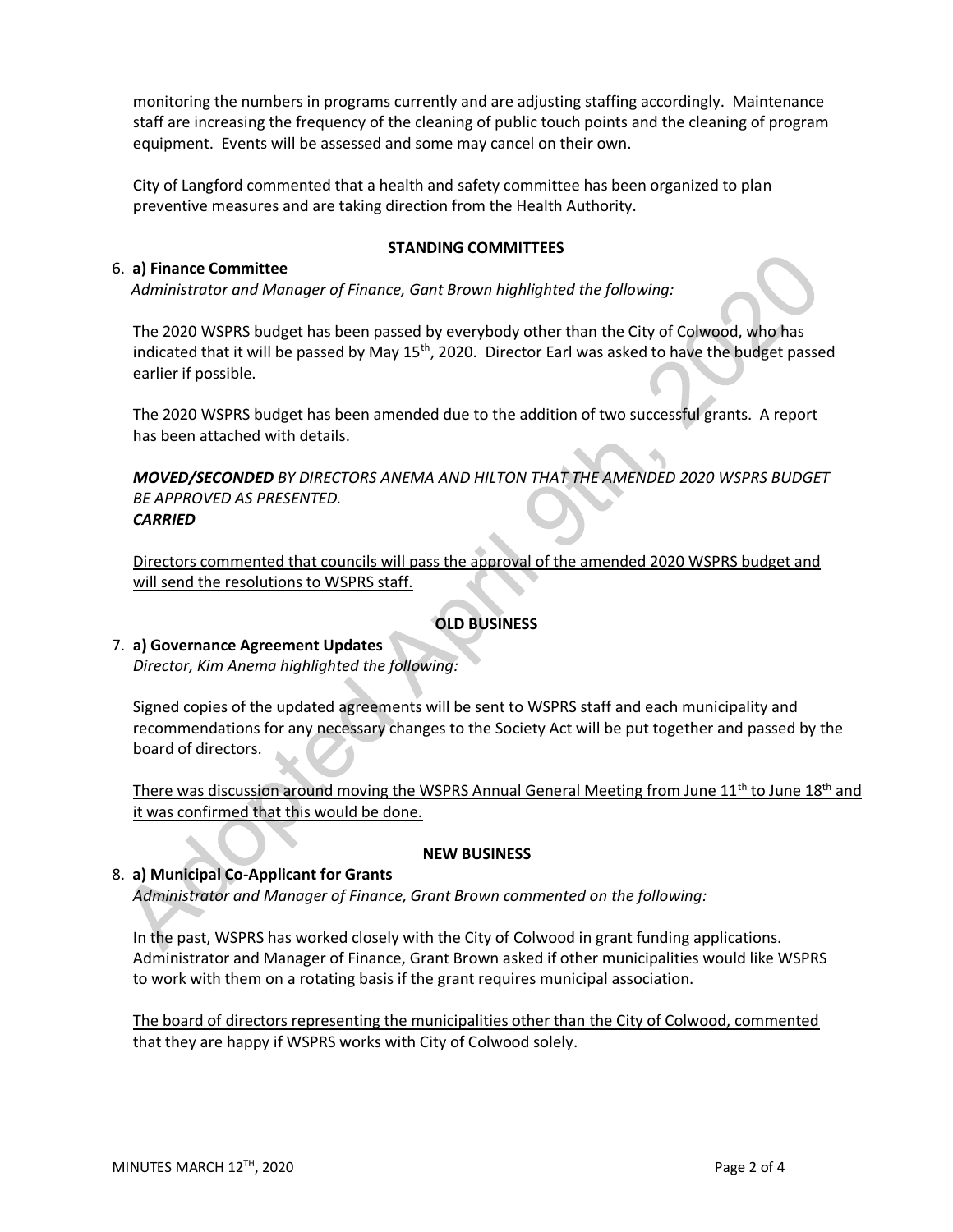## **b) Liquor Licence**

*Manager of Operations, Wade Davies commented on the following:*

Due to the upcoming renovations, WSPRS staff began the process of updating the liquor licence and discovered that updates were required as a result of the changing board. WSPRS staff have managed to keep the liquor licence current with a letter from Mayor Rob Martin as a past director and current owner representative. Manager of Operations, Wade Davies commented that all five directors will need to be added to the liquor licence as soon as possible.

There was a board discussion on when the appointments would be made and it was determined that the decision would be confirmed for each municipality by the WSPRS Annual General Meeting.

## **FOR INFORMATION**

## 9. **a) Administrator's Report**

*Administrator and Manager of Finance, Grant Brown highlighted the following:*

## **Administration/Human Resources**

Human Resources has begun work on a departmental orientation for new hires. By doing so, staff will ensure each new hire has been trained in departmental policies and procedures. Department-specific training will continue to be the responsibility of each department.

The finance team had a successful year end and are currently hosting the KPMG auditors.

The recruitment for the Finance Manager position has closed and interviews are being conducted. Summer camp staff recruitment is underway. There are a few vacancies in operations, which will be posted over the coming weeks. The competition for the Inclusion Program Supervisor has closed and interviews are scheduled. The Recreation Program Assistant position has been filled and the successful applicant will begin in early March.

## **Operations**

The operations team have been working with contractors in preparation of the pool air handling unit replacement that was delayed to 2020 from 2019, as well as working with an engineering firm to prepare for the JDF arena floor replacement in 2021.

Staff submitted a "Notice of Intent" on the BC Bid website expressing intent to award a contract to VDA Architecture Inc. (VDA) to provide architectural services including architectural, electrical, structural, mechanical, civil, code, building envelope, code services for the renovation and creation of the Juan De Fuca Recreation Centre Childcare Centre.

An Active Transportation grant submission was completed through the Ministry of Transportation with the hopes of securing 50 % of the project cost (\$10,000) to install a new bike shelter at the front entrance of the JDF Rec Centre.

#### **Programs**

The upswing in aquatics programs and attendance continues in the first quarter of 2020. There are large waitlists for swimming lessons and staff are working to accommodate the increased demand.